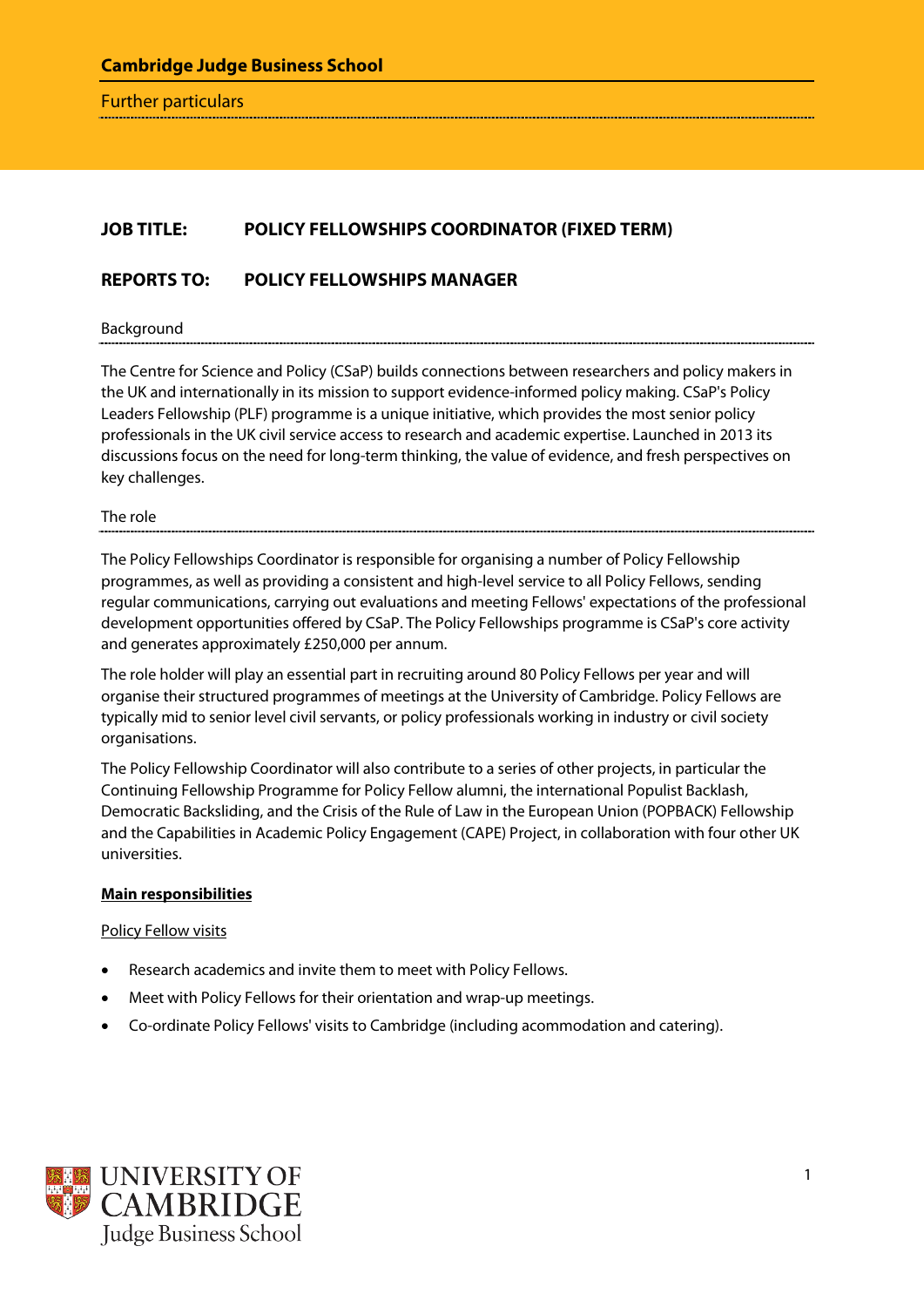#### Relationship management

- Meet Policy Fellows as part of a structured pattern, to help gather feedback about their visits and deliver value to them for their Fellowship.
- Organise surveys at regular intervals with Policy Fellows to monitor impact and to help them get the most out of their Fellowship.
- Use the information gathered for presentations, reports and publications, and to prepare proposals for external bodies eg for funding or contractual purposes.
- Ensure a high level of service is provided at all times to the Policy Fellows Network, offering help and advice when needed.
- Evaluate feedback and offer contrstuctive advice on improving procedure and policy.

## Recruitment and election

- Work with CSaP's Directors and Policy Fellowships Manager to promote the Policy Fellowships scheme to UK government departments, local government and business audiences.
- Communicate with prospective applicants.
- Organise necessary documentation for the election panel to review applications on a termly basis.

### Financial administration

- Maintain an accurate record of the programme expenses.
- Monitor resources and expenditure against the budget.
- Develop and review financial admistration processes as required.
- Process expenses claims from Policy Fellows.
- Prepare Policy Fellowship Proposal Documents and act as first point of contact for queries regarding Fellowship's fees and payment process.

### Administrative support

• Provide other administrative support for other CSaP projects as required, including updating stakeholders documents and advertising a new application deadline for other Policy Fellowship initiatives (POPBACK, CAPE) or organising annual events for Continuing Fellows.

### Intern supervision

Assist with the induction and supervision of at least three PhD policy interns per year (on three month secondments to CSaP). Explain procedures and delegate research tasks as appropriate.

### The person

The ideal candidate should have the following qualities, skills and attributes. You are asked to provide a CV and a covering letter demonstrating how your own experience meets these requirements:

- Educated to degree level, or equivalent level of practical experience.
- Client service experience with senior stakeholders.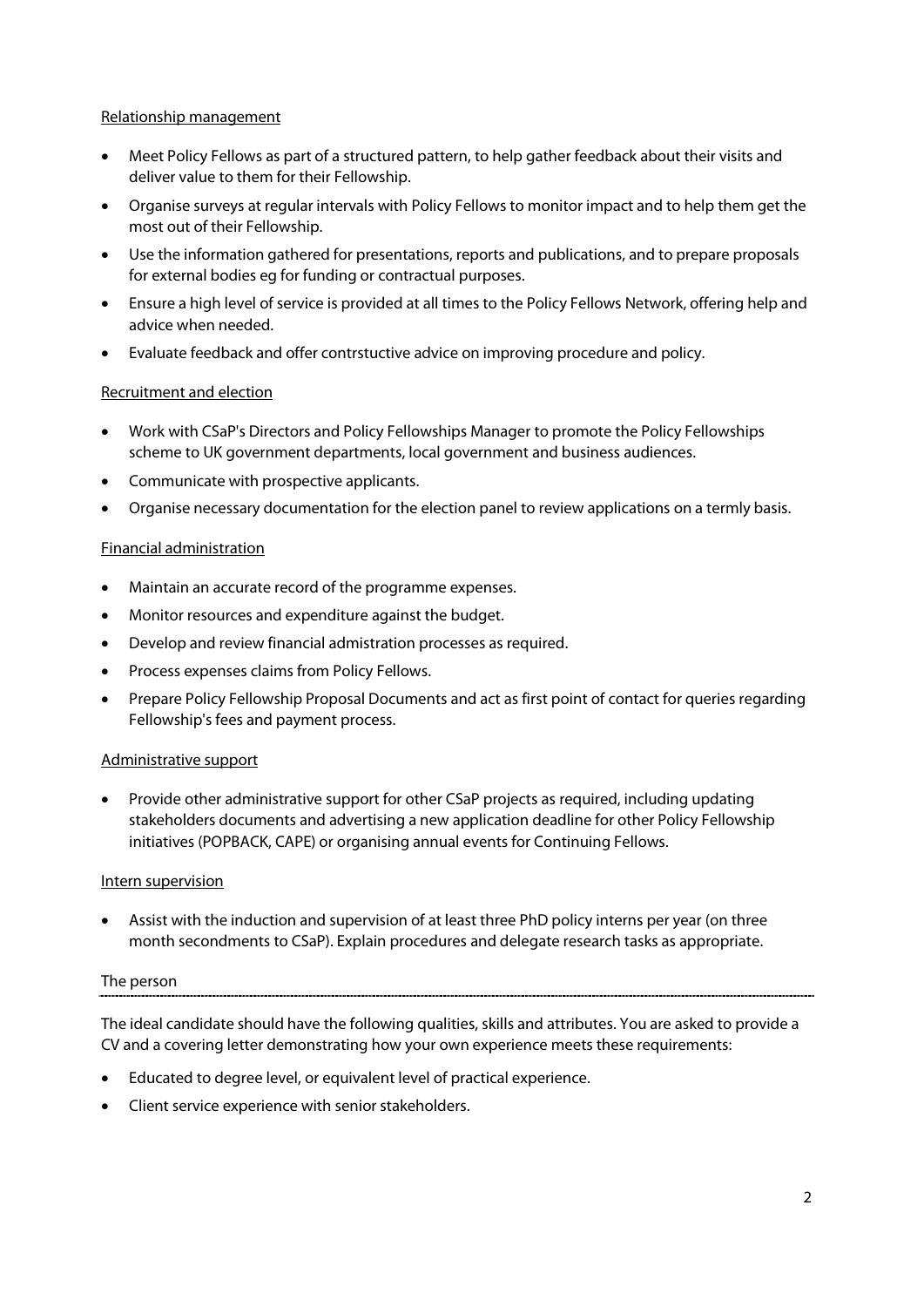- Project management experience.
- Administrative experience.
- Experience of evaluating projects.
- Excellent organisational and planning skills.
- Proficiency in Word, Excel, Outlook.
- Accuracy and attention to detail.
- Budget management skills.
- High standard of oral and written communication skills.
- There will be occasional evening events, for which TOIL can be taken.

Desirable:

- Experience of working in a higher education or policy environment.
- The ability to use a customer relationship database.
- Basic updating of web pages.

### Benefits

This is a full-time position working 36.5 hours per week. There will be a six-month probationary period. Holiday entitlement is 28 days per annum plus eight days of public holidays. The salary will be in the range £27,116-£31,406 per annum.

This is a fixed term position. The funds for this post are available until 13 February 2025 in the first instance.

The full incremental salary range for the position is advertised in order to demonstrate the progression for the Grade. In the majority of cases appointments will be made at the Grade minimum; only in very specific exceptional circumstances can a higher salary be offered.

The University of Cambridge comprises more than 150 departments, faculties, schools and other institutions, plus a central administration and 31 independent and autonomous Colleges. It is one of the world's oldest and most successful universities, with an outstanding reputation for academic achievement and research.

With excellent benefits, extensive learning opportunities and a stimulating and attractive environment, the University of Cambridge is a great place to work. Our employees are eligible for a wide range of competitive benefits and services. We give them access to numerous discounts on shopping, health care, financial services and public transport. We also offer final salary pensions and tax-efficient bicycle and car lease schemes.

We have two nurseries and a holiday play scheme to help support those with childcare responsibilities and we offer various types of family-friendly leave to aid employees' work-life balance. In addition we operate a number of initiatives to promote career development, health and well-being.

Further details can be found a[t www.admin.cam.ac.uk/offices/hr/staff/benefits.](http://www.admin.cam.ac.uk/offices/hr/staff/benefits/) There is also a range of information about living and working in Cambridge a[t www.jobs.cam.ac.uk.](http://www.jobs.cam.ac.uk/)